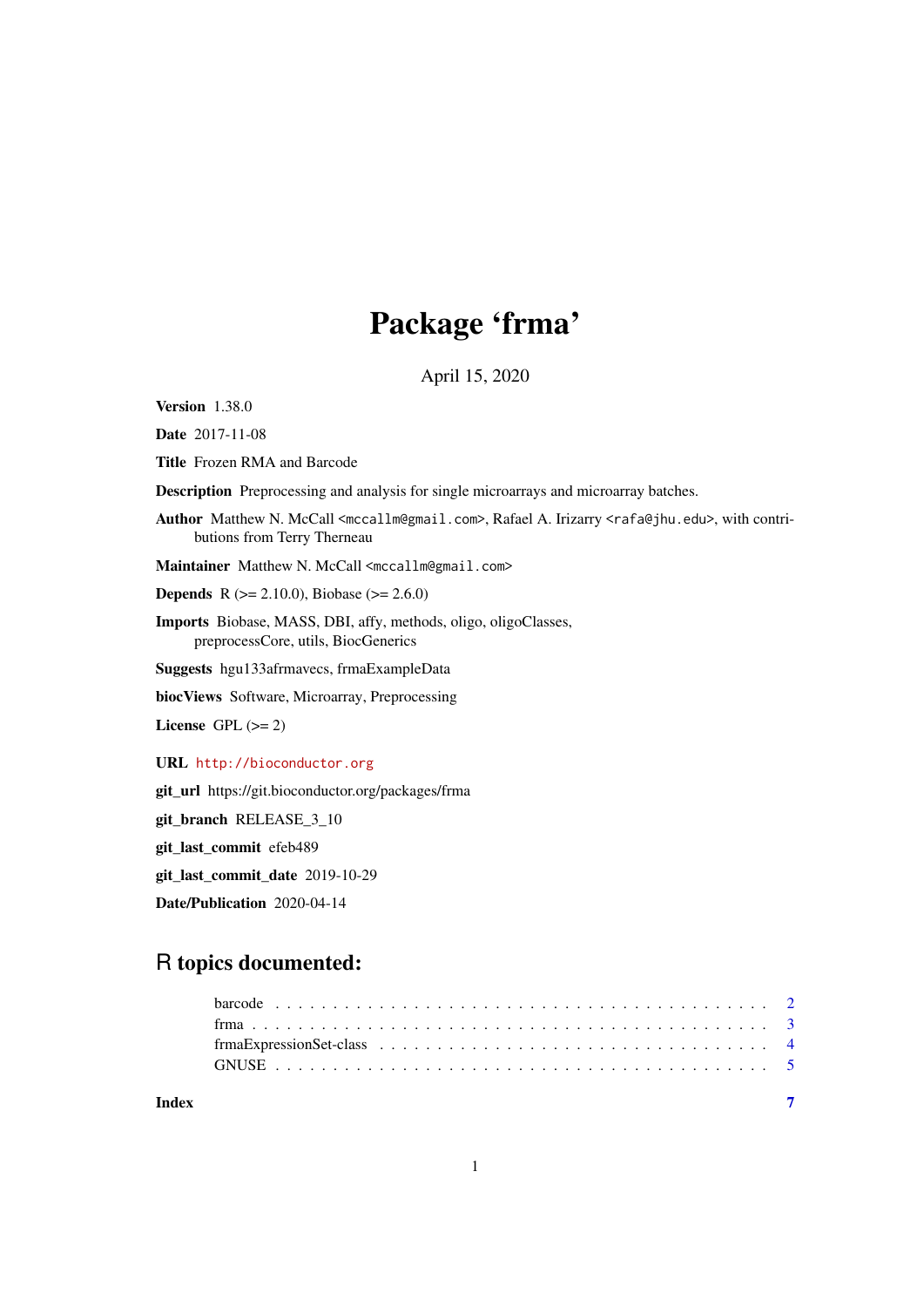<span id="page-1-0"></span>

#### Description

This function converts expression values produced via fRMA to a gene expression barcode.

#### Usage

barcode(object, platform=NULL, mu=NULL, tau=NULL, cutoff=6.5, output="binary")

#### Arguments

| object   | a vector or matrix of expression values or an ExpressionSet or frmaExpression<br>Set produced by frma                                                                 |
|----------|-----------------------------------------------------------------------------------------------------------------------------------------------------------------------|
| platform | the platform of the input data. One of GPL96, GPL570, GPL571, GPL1261,<br>GPL6244, GPL6246. Required if object is a vector or matrix and either mu or<br>tau is NULL. |
| mu       | the mean of the unexpressed distribution. If NULL then precomputed values are<br>used if possible.                                                                    |
| tau      | the standard deviation of the unexpressed distribution. If NULL then precom-<br>puted values are used if possible.                                                    |
| cutoff   | the lod score cutoff used if output is binary.                                                                                                                        |
| output   | the desired values to be returned. Options are: p-value, z-score, lod, or binary.                                                                                     |

#### Value

A matrix containing the type of output specified by the output parameter. The option *binary* creates a gene expression barcode where 1s denote expressed genes and 0s denote unexpressed genes. The option *p-value* returns the p-values for the expression values under the unexpressed distribution. The option *lod* returns the LOD scores for expression values under the unexpressed distribution. The option *z-score* returns the z-scores for the expression values under the unexpressed distribution.

### Author(s)

Matthew N. McCall

#### Examples

```
library(frma)
library(frmaExampleData)
data(AffyBatchExample)
object <- frma(AffyBatchExample)
bc <- barcode(object)
```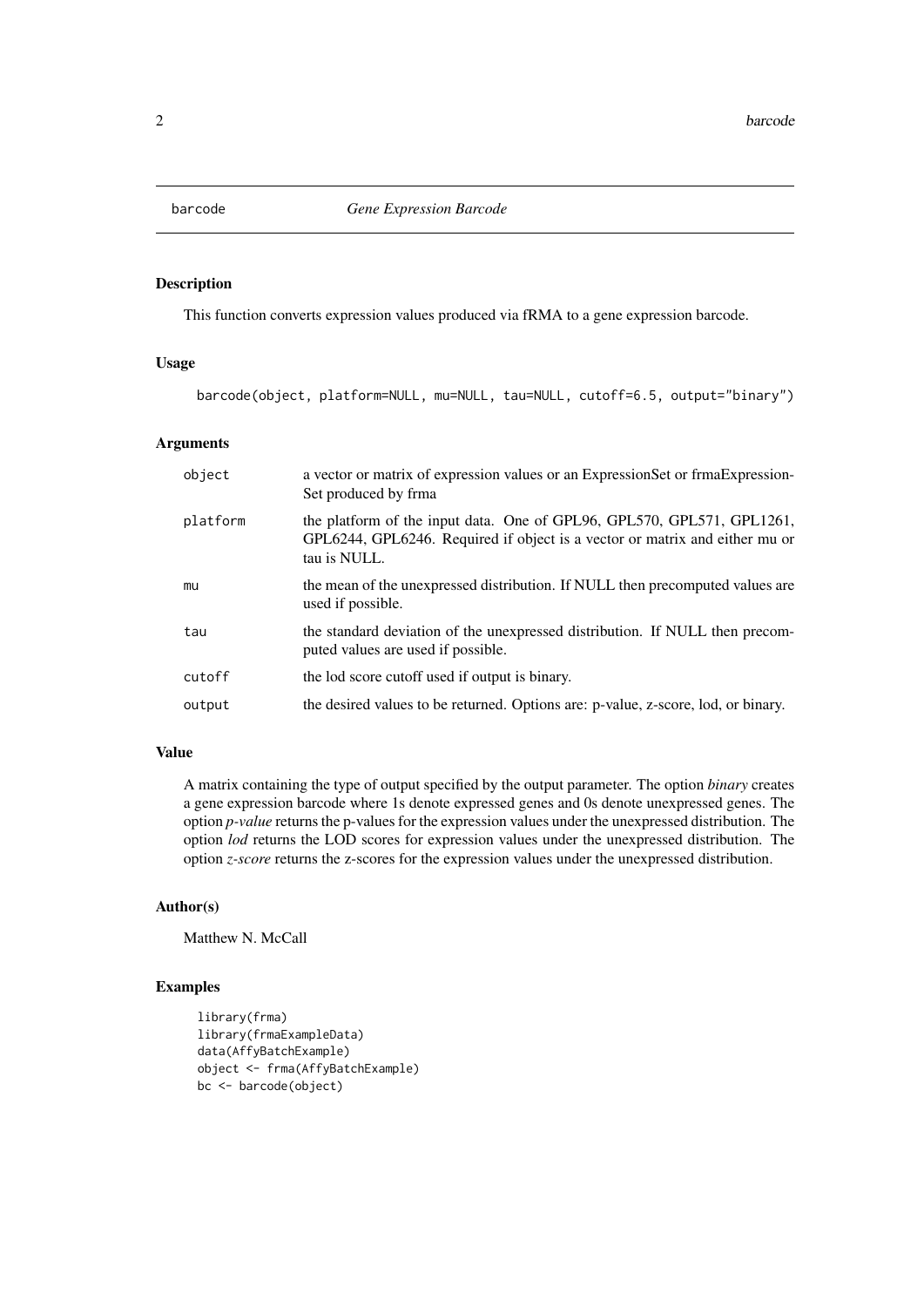#### <span id="page-2-0"></span>Description

This function preprocesses an AffyBatch, ExonFeatureSet, or GeneFeatureSet object using the fRMA method.

#### Usage

```
frma(object, background="rma", normalize="quantile",
    summarize="robust_weighted_average", target="probeset",
    input.vecs=NULL, output.param=NULL, verbose=FALSE)
```
#### Arguments

| object       | an AffyBatch, ExonFeatureSet, or GeneFeatureSet                                                                                                                                                            |
|--------------|------------------------------------------------------------------------------------------------------------------------------------------------------------------------------------------------------------|
| background   | type of background correction to perform: either "none" or "rma".                                                                                                                                          |
| normalize    | type of normalization to perform: either "none" or "quantile".                                                                                                                                             |
| summarize    | type of summarization to perform: one of "median\_polish", "average", "me-<br>dian", "weighted\_average", "robust\_weighted\_average", "random\_effect".                                                   |
| target       | summarization level for exon and gene arrays. Must be one of: probeset, core,<br>full (exon only), extended (exon only).                                                                                   |
| input.vecs   | a list of vectors to be used in preprocessing. If NULL, the correct package with<br>pre-made vectors is loaded if it has been installed. These packages are of the<br>form: <platform>frmavecs.</platform> |
| output.param | a vector of output elements to return. By default only the expression values and<br>standard errors (if applicable) are returned. Additional options are: "residuals",<br>"weights", "random_effects"      |
| verbose      | logical value. If TRUE then some messages are displayed while the function<br>runs.                                                                                                                        |

#### Value

The function returns an ExpressionSet if output.param=NULL or an frmaExpressionSet otherwise.

#### Author(s)

Matthew N. McCall

#### Examples

```
library(frmaExampleData)
data(AffyBatchExample)
object <- frma(AffyBatchExample)
```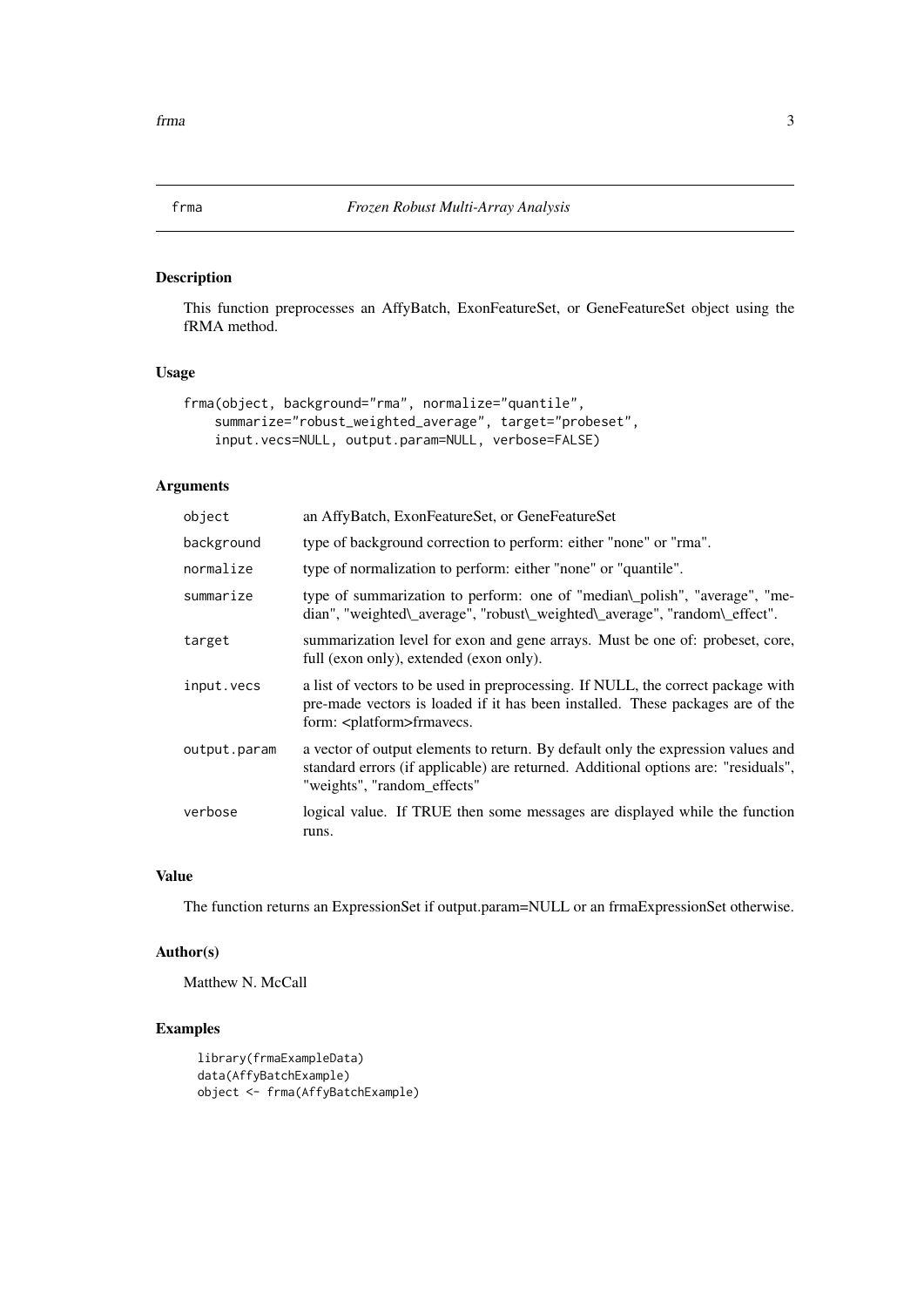#### <span id="page-3-0"></span>frmaExpressionSet-class

*Class to Contain and Describe High-Throughput Expression Level Assays preprocessed with fRMA*

#### Description

This is a class representation for fRMA-preprocessed expression data. frmaExpressionSet class is derived from ExpressionSet, and requires a matrix named exprs and optionally matrices named se.exprs, weights, and residuals.

#### Extends

Extends class ExpressionSet.

#### Creating Objects

```
new("frmaExpressionSet",exprs = new("matrix"),se.exprs = new("matrix"),weights=new("matrix"),resid
= new("AnnotatedDataFrame"),featureData = new("AnnotatedDataFrame"),experimentData
= new("MIAME"),annotation = new("character"),...)
```
This creates a frmaExpressionSet with assayData implicitly created to contain exprs and se.exprs. The only required named arguments is exprs. Three optional named matrices, weights, residuals, and randomeffects can be added to the object.

```
new("frmaExpressionSet",assayData = assayDataNew(exprs=new("matrix"),se.exprs=new("matrix")),weig
= new("AnnotatedDataFrame"),featureData = new("AnnotatedDataFrame"),experimentData
= new("MIAME"), annotation = new("character"),...)
```
This creates a frmaExpressionSet with assayData provided explicitly. In this form, the only required named argument is assayData. Three optional named matrices, weights, residuals, and randomeffects can be added to the object.

#### **Slots**

se.exprs: standard errors for the expression estimates

weights: weights used in the summarization step

residuals: residuals from fitting the probe-level model

randomeffects: random effect estimates from fitting the probe-level model using random effect summarization

Inherited from ExpressionSet:

- assayData: Contains matrices with equal dimensions, and with column number equal to nrow(phenoData). assayData must contain a matrix exprs with rows representing features and columns representing samples. It may also contain a matrix se.exprs containing standard errors.
- phenoData: See eSet
- annotation: See eSet

featureData: See eSet

experimentData: See eSet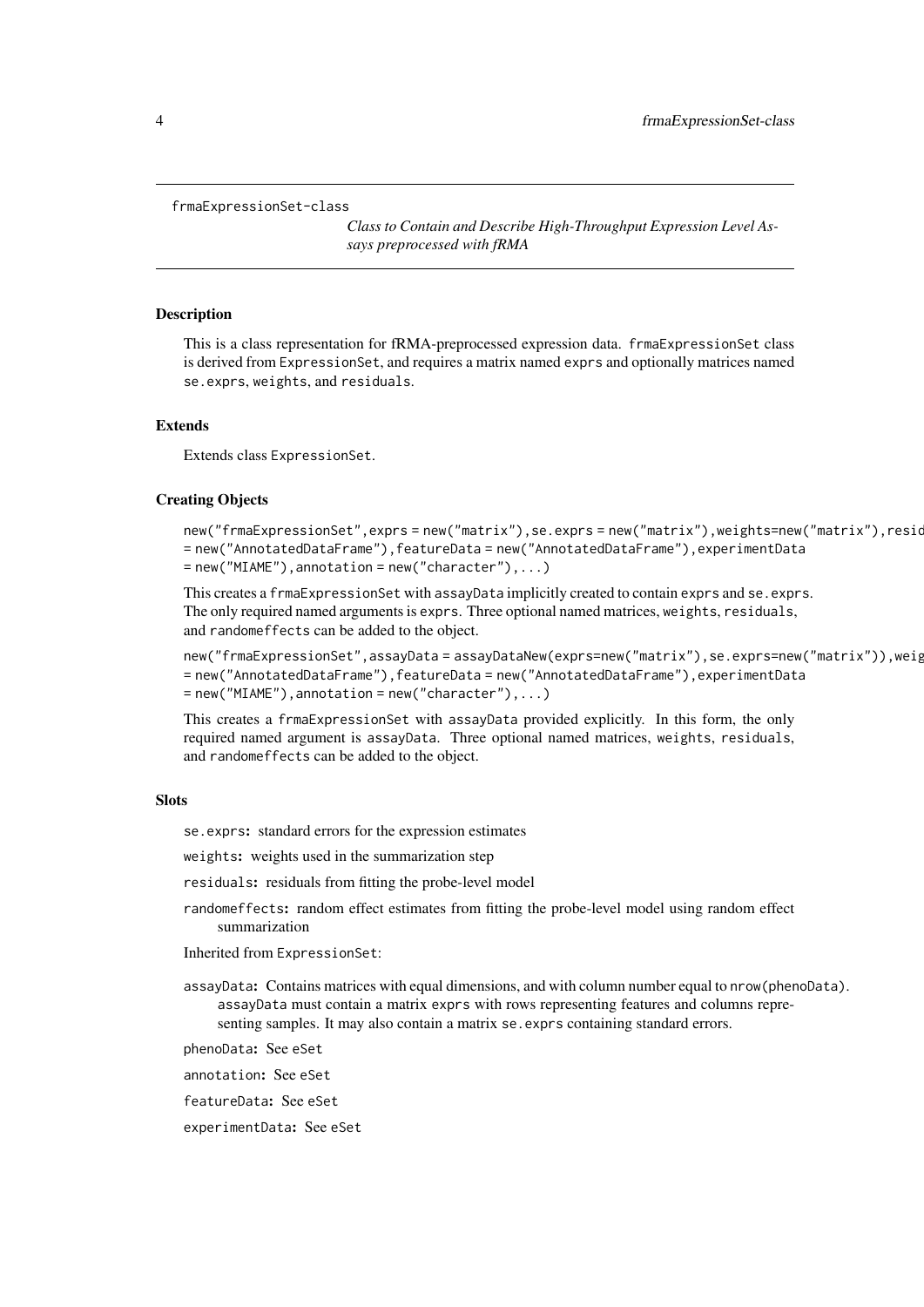#### <span id="page-4-0"></span>GNUSE 5

#### Methods

Class-specific methods:

se.exprs(frmaExpressionSet) Access elements named se.exprs in the AssayData-class slot.

weights(frmaExpressionSet) Access elements named weights

residuals(frmaExpressionSet) Access elements named residuals

randomeffects(frmaExpressionSet) Access elements named randomeffects

For derived methods (see ExpressionSet).

#### See Also

eSet-class, ExpressionSet-class, frma.

#### Examples

```
# create an instance of frmaExpressionSet
new("frmaExpressionSet")
```

| 117777<br><b>GNUSE</b><br>$\mathbf{v}$<br>-<br>, , |
|----------------------------------------------------|
|----------------------------------------------------|

#### Description

Computes the generalized normalized unscaled standard error (a measure of microarray quality).

#### Usage

```
GNUSE(object, medianSE=NULL, type=c("plot", "values", "stats", "density"), ...)
```
#### Arguments

| object     | an ExpressionSet or frmaExpressionSet containing standard errors produced by<br>frma                 |
|------------|------------------------------------------------------------------------------------------------------|
| medianSE   | median standard errors to be used. If NULL, these are obtained from the correct<br>frmavecs package. |
| type       | the desired output                                                                                   |
| $\ddots$ . | additional graphical parameters for types plot or density                                            |

#### Value

If type is plot, boxplots of GNUSE values are displayed. If type is values, the GNUSE values are returned. If type is stats, the median, IQR, 95th, and 99th percentiles are reported. If type is density, a density plots of GNUSE values are displayed.

#### Author(s)

Matthew N. McCall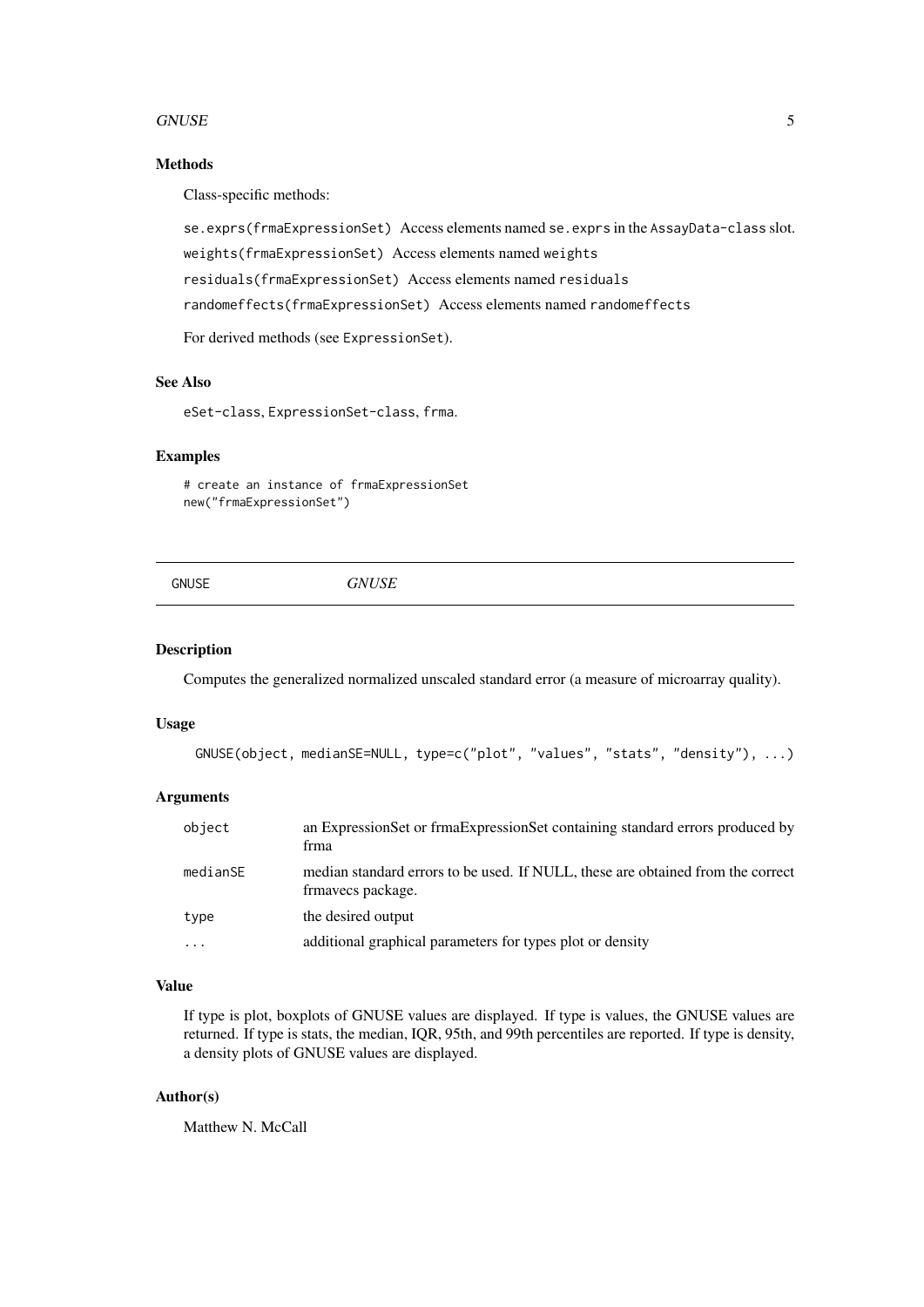6 GNUSE CONSERVERS ON SERVICE CONSERVERS ON SERVICE CONSERVERS ON SERVICE CONSERVERS ON SERVICE CONSERVERS ON SERVICE CONSERVERS ON SERVICE CONSERVERS ON SERVICE CONSERVERS ON SERVICE CONSERVERS ON SERVICE CONSERVERS ON SE

### Examples

```
library(frma)
library(frmaExampleData)
data(AffyBatchExample)
object <- frma(AffyBatchExample)
GNUSE(object, type="stats")
```